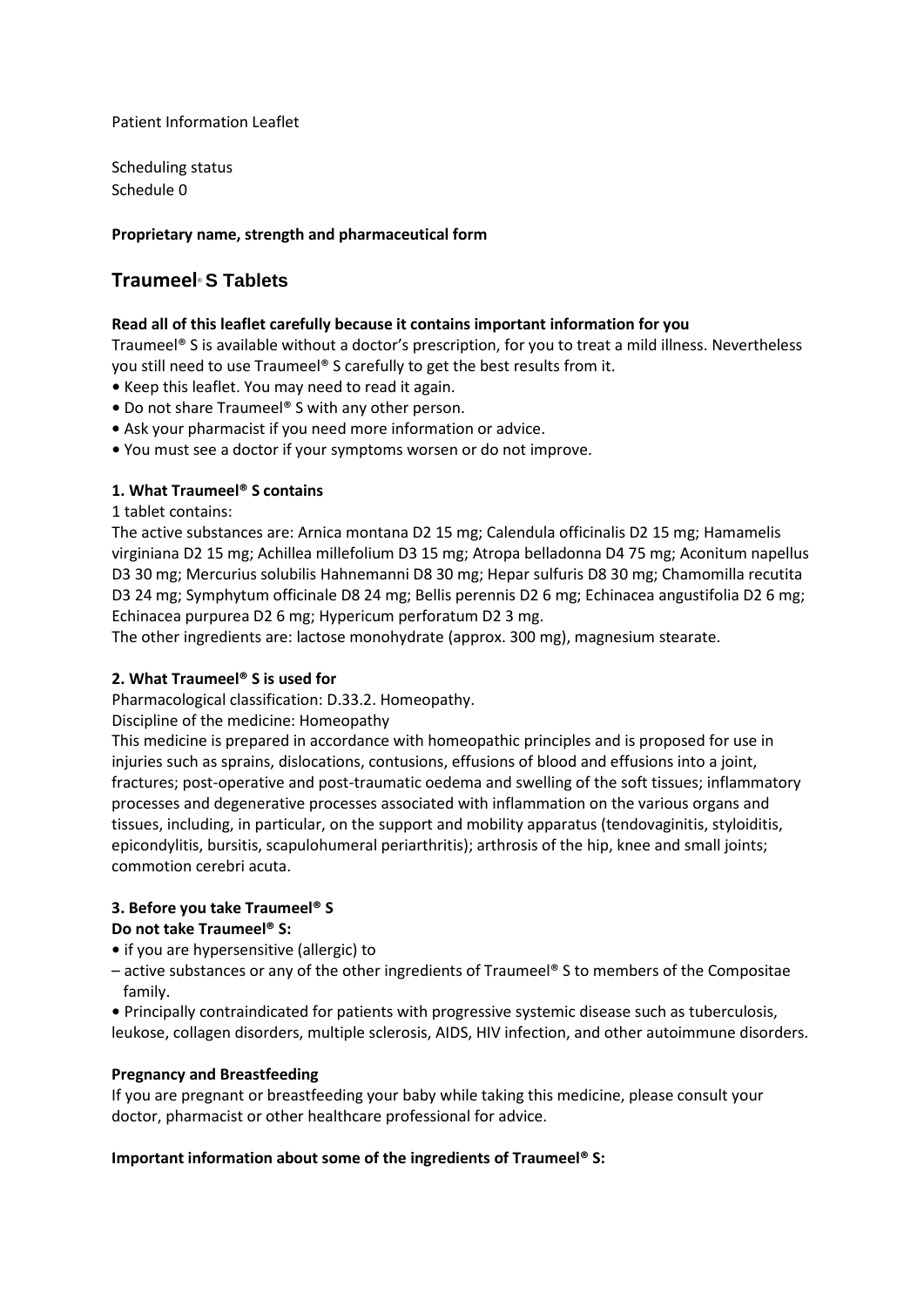This preparation contains natural lactose. Although the quantity of lactose present is probably not sufficient to cause discomfort, a health professional should be consulted in strong cases of lactose intolerance.

A temporary aggravation of the existing symptoms is possible after taking a homeopathic preparation.

## **Taking other medicines withTraumeel®S:**

If you are taking other medicines on a regular basis, including complementary or traditional medicines, the use of Traumeel® S with these medicines may cause undesirable interactions. Please consult your doctor, pharmacist or other healthcare professional for advice.

## **4. How to take Traumeel® S**

Do not share medicines prescribed for you with any other person.

Always take Traumeel® S exactly as your doctor has instructed you. You should check with your doctor or pharmacist if you are unsure.

The usual dose is:

Adults and children over 3 years of age: Dissolve 1 tablet in the mouth 3 times daily. Infants: Half the adult dose.

## **If you take more Traumeel® S than you should:**

In the event of overdosage, consult your doctor or pharmacist. If neither is available, seek help at the nearest hospital or poison control centre.

## **If you forget to take Traumeel® S:**

Do not take a double dose to make up for forgotten individual doses.

## **5. Possible side effects**

Traumeel® S can have side effects.

Increased flow of saliva may occur after taking this medication; in such an event, do not continue therapy with this preparation. Hypersensitivity reactions may occur in individual cases. The following have been observed among patients taking medication containing preparations from rudbeckia: rashes, itching, facial swelling (rare), acute respiratory distress, vertigo, and acute hypotension. Not all side effects reported for Traumeel® S are included in this leaflet. Should your general health worsen or if you experience any untoward effects while taking this medicine, please consult your doctor, pharmacist or other healthcare professional for advice.

If you notice any side effects not mentioned in this leaflet, please inform your doctor or pharmacist.

## **6. Storing and disposing of Traumeel® S**

Keep all medicines out of the reach and sight of children. Store in a cool (below 25 °C) dry place.

## **7. Presentation of Traumeel® S**

Containers of 50 and 250 tablets.

## **8. Identification of Traumeel® S**

White to light yellow tablets, sometimes small orange dots.

## **9. Registration number / Reference number**

U 5514 (Act 101/1965).

## **10. Name and business address of the holder of the certificate of registration**